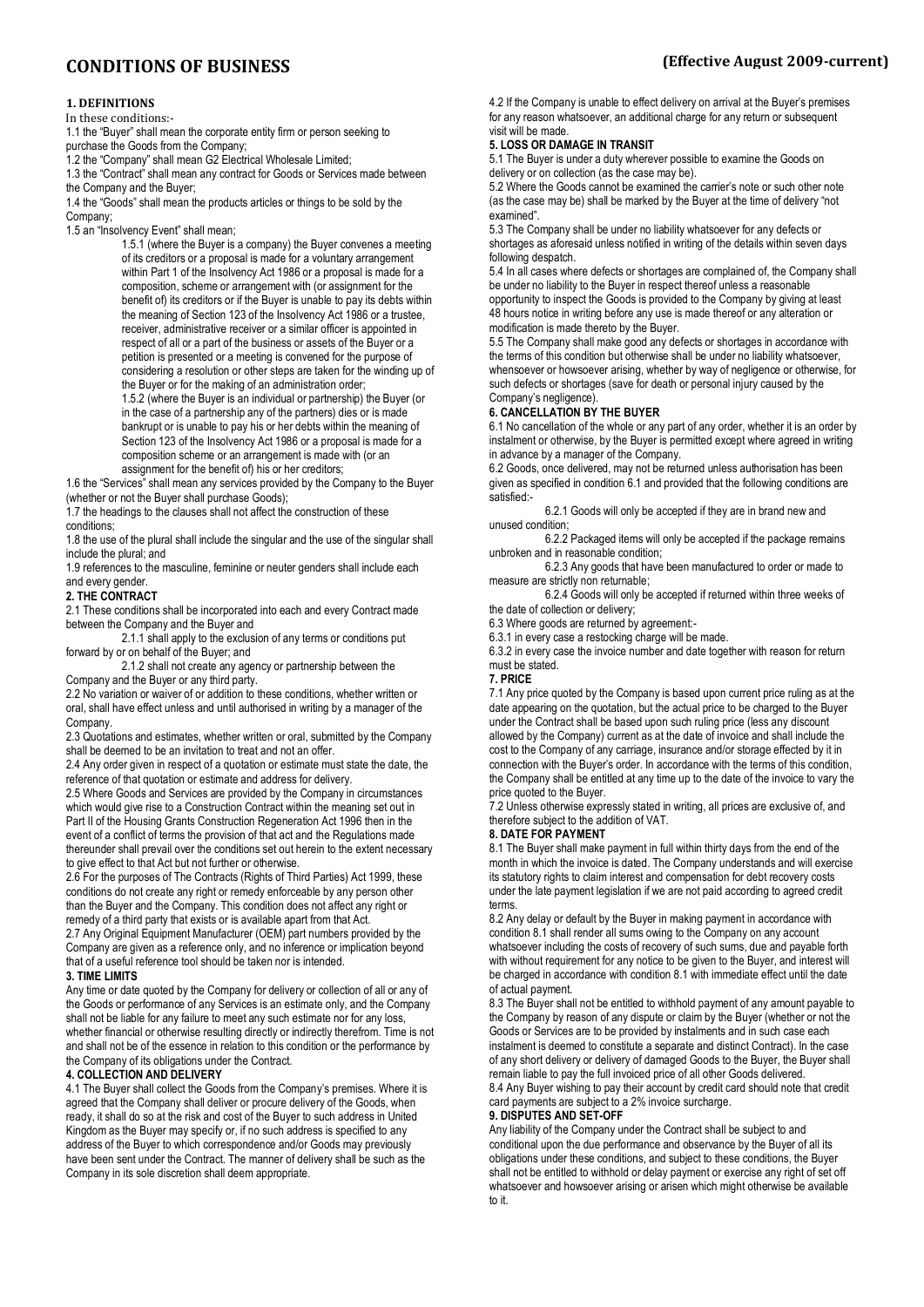#### **10. RISK**

Risk in the Goods shall pass to the Buyer when the Goods are dispatched by the Company to or collected by the Buyer or its agent.

**11. TITLE**

11.1 Notwithstanding the passing of risk under condition 10, unless and until payment shall have been made to the Company of all sums due to it under the Contract and/or under any other Contract between the Buyer and the Company on any account whatsoever, property in and beneficial title to the Goods shall remain in the Company; and

11.2 The Buyer shall store the Goods separately from all other goods and products and in such a way that they can be readily identified as being the property of the Company; and

11.3 Subject to conditions 11.4 and 11.5 the Buyer shall be free to sell the Goods in the ordinary course of its business on the basis that the proceeds of sale shall be transferable to the Company and pending such transfer shall be held in trust for the Company, and the Buyer shall account therefore to the Company on demand for monies outstanding under clauses 7 and 8; and

11.4 The Company may at any time revoke the Buyer's power of sale referred to in condition 11.3 by written notice to the Buyer if the Buyer shall for seven days or more be in default in the payment of any sum whatsoever due to the Company (whether in respect of the Goods or any other goods supplied by the Company or Services rendered, whether or not under the Contract by the Company or for any other reason whatsoever), or immediately if any cheque or other negotiable instrument drawn or accepted by the Buyer in favour of the Company shall on presentation for payment be dishonoured or in seven days if the Company in good faith shall have doubts as to the solvency of the Buyer; and 11.5 The Buyer's power of sale referred to in condition 11.3 shall automatically

cease if an Insolvency Event occurs;

11.6 Upon determination of the Buyer's power of sale under conditions 11.4 or 11.5, the Buyer shall place the Goods at the disposal of the Company and the Company shall be entitled to enter upon any premises of the Buyer for the purpose of removing the Goods from the premises (including severance from realty where necessary); and

11.7 The Company shall at any time be entitled to appropriate any payment made by the Buyer in respect of any Goods in settlement of such invoices or accounts in respect of such Goods as the Company may in its absolute discretion think fit notwithstanding any purported appropriation to the contrary by the Buyer.

# **12. TERMINATION AND SUSPENSION**

Without prejudice to any rights and remedies available to it, whether under the Contract or otherwise, the Company shall be entitled in its absolute discretion and upon giving to the Buyer written notice of its intention to do so, either to terminate wholly or in part the Contract and/or any other contract with the Buyer or to withhold, vary or suspend performance of all or any of its obligations under the Contract or any other Contract in any one or more of the following events:- 12.1 If any sum owing to the Company from the Buyer on any account whatsoever shall be unpaid after the due date for payment;

12.2 If the Buyer shall refuse to take delivery or collect any of the Goods in accordance with the terms of the Contract;

12.3 If an Insolvency Event occurs;

12.4 If the Buyer shall commit any breach of any Contract with the Company; 12.5 If the Company in good faith shall have doubts as to the solvency of the Buyer;

12.6 Where it is necessary to make alternative arrangements to deal with supply shortages. In such circumstances, the Buyer's obligation to purchase Goods hereunder shall remain binding to the extent that the Company meets the Buyer's order;

12.7 If the Buyer shall exceed the credit limit agreed between it and the Company from time to time on any account. The Company shall be entitled to require as a condition of resuming performance under the Contract in such circumstances, the payment of such proportion of the sums or sum outstanding on any such account by the Buyer or such further sums as the Company sees fit in its absolute discretion to bring the Buyer back within its agreed credit limit;

12.8 If the Buyer refuses to permit or hinders performance of Services. The Company shall be entitled to exercise its rights of termination or suspension hereunder at anytime during which the event giving rise thereto shall not have ceased or been remedied, and in the circumstances of any such suspension, the Company shall be entitled to require as a condition of resuming performance under the Contract, pre-payment of or such security as it may stipulate for the payment of any sum or sums due or to become due to it. Upon any such event happening the Company shall also have a general lien over all monies and property of the Buyer in its possession for any sums due to the Company.

# **13. WARRANTY AND LIABILITY**

The liability of the Company is subject to compliance by the Buyer with all the terms contained in this clause 13.

13.1 The Company shall make good by reimbursement of the whole or part of the price (and, where relevant, as a deduction from any part of the price remaining unpaid) or at its option by repair or by replacement any defect developing under normal use in the Goods and due solely to faulty design (except where the design is supplied by or on behalf of the Buyer), faulty materials or faulty workmanship provided that:-

13.1.1. the Buyer shall be responsible for ensuring that Goods are fit for the purpose for which it wishes to use them and the Company gives no warranty (and none shall be implied) that the Goods are fit for any particular purpose; and

13.1.2 the defect in question shall have appeared within 12 months (or such longer time period (if any) as may be provided for in any guarantee given by or on behalf of the manufacturer of the Goods) after the Buyer shall have taken possession of the Goods or performance of Services has been completed and shall have been thereupon promptly notified in writing to the Company; and

13.1.3 any Goods alleged to be defective shall be stored in a safe place by the Buyer until such time as the Company authorises their disposal in writing; and

13.1.4 any Goods alleged to be defective shall, if so required by the Company, be promptly returned at the Buyer's risk and expense to the Company's works for inspection, and the Company shall in its reasonable opinion consider them to be defective solely by reason of faulty design materials or workmanship; and

13.1.5 no attempt shall have been made by the Buyer or by any third party to remedy any defect before, if so required by the Company, the Goods in question shall have been returned to the Company for inspection; and

13.1.6 the Goods in question shall have been serviced and maintained properly and in accordance with the Company's recommendations and shall not have been fitted with any parts, components or accessories other than those manufactured or recommended by the Company.

13.2 Apart from such reimbursement repair or replacement the Company, its employees and agents shall be under no liability to the Buyer or to any third party for any injury, loss or damage of any kind whatsoever, howsoever and wheresoever arising or arisen, and whether direct or indirect, including without limitation any injury, loss or damage arising out of or incidental to:-

13.2.1 any negligence of the Company or of any of its employees or agents (except insofar as such negligence may result in death or personal injury); or

13.2.2 the Company's performance of or failure to perform or breach of any of its obligations, whether express or implied under the Contract or otherwise; or

13.2.3 the supply, installation, repair or maintenance of any of the

13.2.4 any defect in any of the Goods; or

Goods; or

13.2.5 any advice given or representation made by the Company or on its behalf; or

13.2.6 any performance of any Services.

13.3 Save as set out in Clause 13.1 the liability of the Company arising from all and any claims relating to any single Contract shall be limited to a maximum sum of £200 in total or such amount (less the costs of recovery incurred by the Company) as the Company receives from the manufacturer of the Goods giving rise to the claim from the Buyer.

13.4 The Company shall not be liable for any claim relating to any breach of warranty, express or implied, brought after the expiry of the period of twelve months from the date on which the Contract was made (or, in the case of Goods, after the expiry of such longer period (if any) as may be provided for by or on behalf of the manufacturer of those Goods).

13.5 The Company shall in no circumstances be liable to the Buyer for any economic loss, loss of profit, loss of business or like loss.

13.6 The terms of this condition replace all conditions, warranties,

representations, statements, liabilities and other terms whatsoever implied by common law, statute or otherwise, all of which shall accordingly be excluded to the extent allowed by law, and the Company shall in relation to the Goods and Services have no obligation to the Buyer, either arising by statute or in tort or in Contract and whether arising out of any negligence of the Company or any of its employees or agents (and whether under the Contract or under any other Contract), other than the express obligations contained in these conditions or in any other document expressly incorporated in writing into the Contract. Accordingly, it shall be for the Buyer to insure against any liability arising from the

performance of the Services and from its use of the Goods. 13.7 The Company shall use its reasonable endeavours to transfer to the Buyer the benefit of any guarantee in respect of the Goods available from the manufacturer provided that the Company may in its discretion, elect to do so only at the cost of the Buyer.

13.8 Notwithstanding anything to the contrary herein contained the Company's liability to the Buyer for:-

13.8.1 death or personal injury resulting from the negligence of the Company, its employees or agents;

13.8.2 damage suffered by the Buyer as a result of a breach by the Company of the condition as to title or the warranty as to quiet